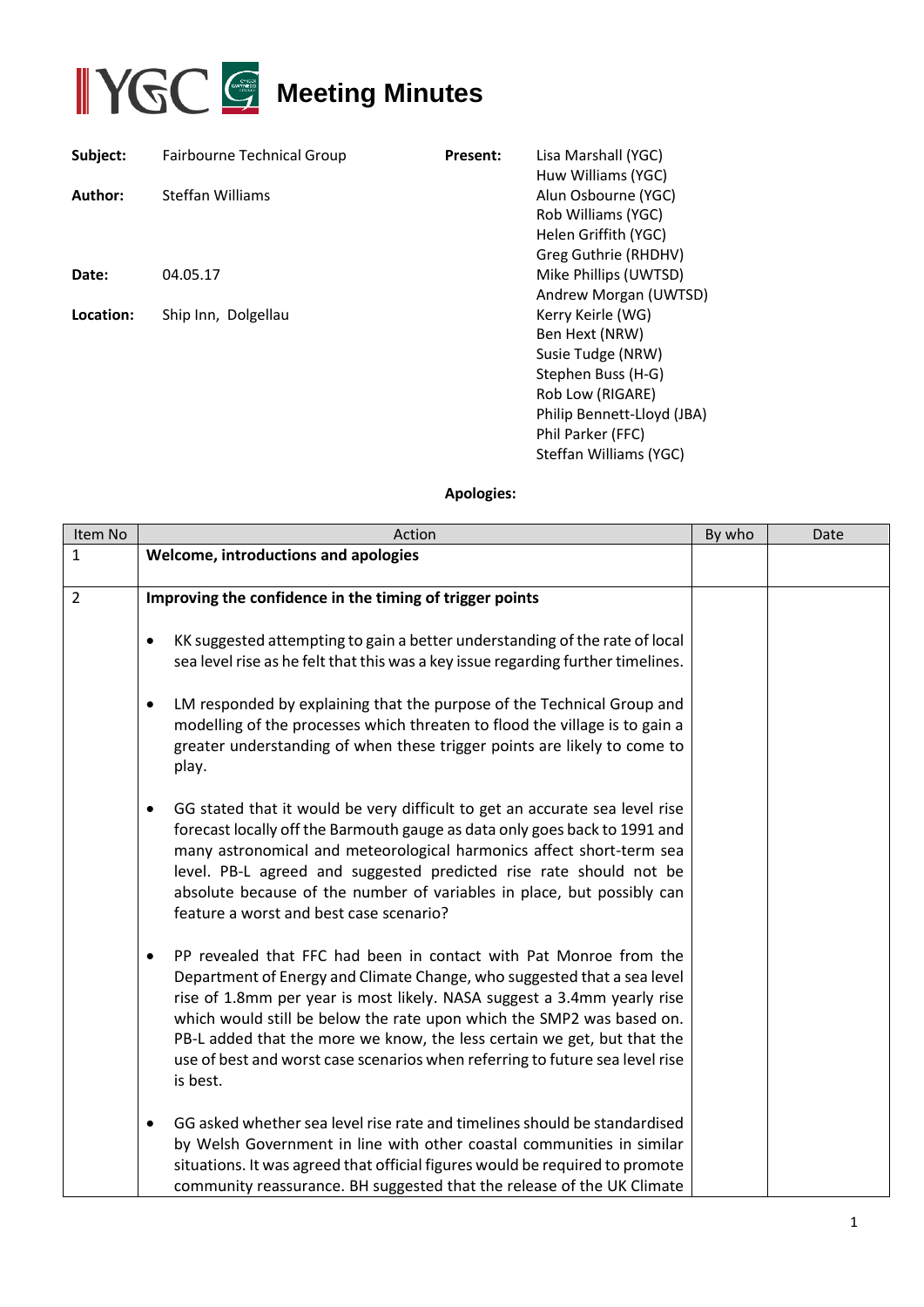|   | Projections 2018 in March would increase understanding of west coast sea<br>levels.                                                                                                                                                                                                                                                                                                                                                                                                                                                                                                                                                                                                                                                                                                                                                                                                                     |    |             |
|---|---------------------------------------------------------------------------------------------------------------------------------------------------------------------------------------------------------------------------------------------------------------------------------------------------------------------------------------------------------------------------------------------------------------------------------------------------------------------------------------------------------------------------------------------------------------------------------------------------------------------------------------------------------------------------------------------------------------------------------------------------------------------------------------------------------------------------------------------------------------------------------------------------------|----|-------------|
| 3 | <b>Data Sharing</b>                                                                                                                                                                                                                                                                                                                                                                                                                                                                                                                                                                                                                                                                                                                                                                                                                                                                                     |    |             |
|   | SB highlighted the need to share data and information amongst the<br>$\bullet$<br>different parties involved in the tech group. LM suggested that a<br>SharePoint be setup where all consultants involved will be able to access<br>information regarding the project.                                                                                                                                                                                                                                                                                                                                                                                                                                                                                                                                                                                                                                  |    |             |
|   | SB also declared an urgent need to produce a technical note with cross<br>$\bullet$<br>party agreed parameters and figures so that each model would be<br>relatable to each other. LM agreed and would look to produce this asap.                                                                                                                                                                                                                                                                                                                                                                                                                                                                                                                                                                                                                                                                       | LM | <b>ASAP</b> |
| 4 | Feedback and findings from embankment analysis                                                                                                                                                                                                                                                                                                                                                                                                                                                                                                                                                                                                                                                                                                                                                                                                                                                          |    |             |
|   | GG presented detailed study of the embankment defence against<br>$\bullet$<br>potential sea level rise and storm event scenarios. The study goes into<br>detail about expected sea level during particular strength storms and wind<br>speeds with regards to different predicted sea level rise in the future. GG<br>stated also the likely costs of maintaining and strengthening the<br>embankment to withstand different future events and the risks attached<br>to not investing in the defence over time.                                                                                                                                                                                                                                                                                                                                                                                         |    |             |
|   | PP appreciated the depth of the analysis but stressed that it would need<br>$\bullet$<br>to be simplified before presenting the findings to the community.                                                                                                                                                                                                                                                                                                                                                                                                                                                                                                                                                                                                                                                                                                                                              |    |             |
| 6 | Feedback and findings from groundwater monitoring                                                                                                                                                                                                                                                                                                                                                                                                                                                                                                                                                                                                                                                                                                                                                                                                                                                       |    |             |
|   | SB showed the current findings of the groundwater modelling analysis.<br>$\bullet$<br>The main finding was that shallow drainage in the village is performing<br>efficiently at keeping the groundwater from breaching to the surface,<br>provided there is available capacity for the water to go to. The worry<br>would be that in extreme events the ditches would fill and that loss of<br>hydraulic gradient would lead to groundwater breach. The tide does not<br>seem to have too much of an effect on groundwater levels although there<br>is a need to keep an eye on average sea level rise. Sea level rise will also<br>affect the duration which the tidal gate is closed, this will have an effect<br>on the village hydrology and potentially put it under strain in extreme<br>events. The modelling needs a little further tweaking but SB was confident<br>that it would be accurate. |    |             |
| 7 | <b>Feedback and findings from coastal analysis</b>                                                                                                                                                                                                                                                                                                                                                                                                                                                                                                                                                                                                                                                                                                                                                                                                                                                      |    |             |
|   | MP showed UWTSDs analysis into Barmouth gauge sea level data,<br>$\bullet$<br>historical wave data and future predictions and their assessment of beach<br>level change. Sea level rise rate has slowed from 4.7mm per year to 2.6mm<br>per year from 2000. Annual extreme sea level since 1991 has showed a<br>reducing trend. The analysis of wave statistics showed that approximately<br>75% of waves emanate from Southwest of which approximately 12%<br>exceeded 1.5m. MP went on to present the current findings from the<br>beach profile analysis which shows in much clearer detail than before the<br>processes involved in long-shore drift.                                                                                                                                                                                                                                               |    |             |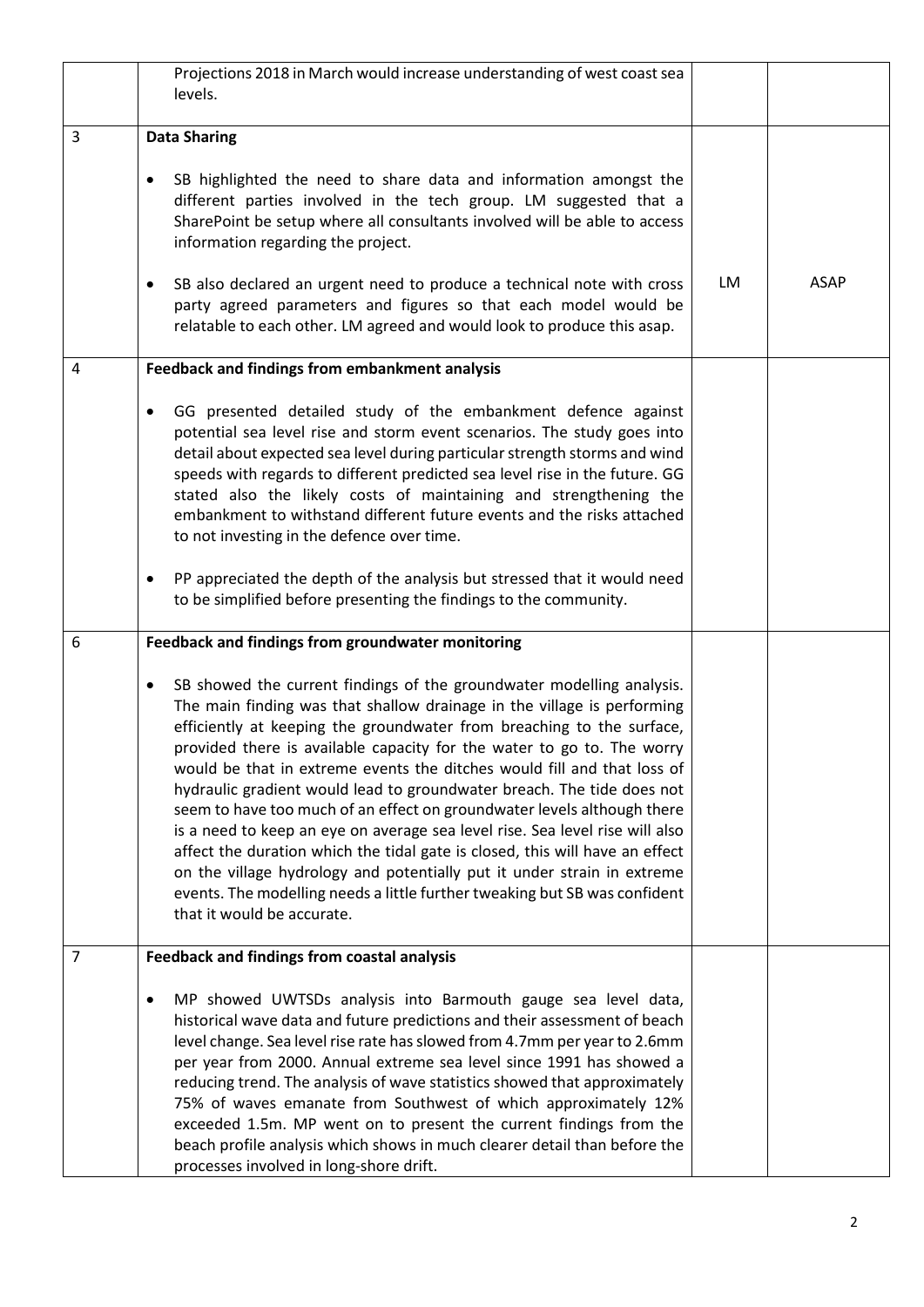| 8  | How to merge all models together?                                                                                                                                                                                                                                                                                                                                                                                                                                                                                                                              |    |    |
|----|----------------------------------------------------------------------------------------------------------------------------------------------------------------------------------------------------------------------------------------------------------------------------------------------------------------------------------------------------------------------------------------------------------------------------------------------------------------------------------------------------------------------------------------------------------------|----|----|
|    | It was agreed that three separate models (groundwater, sea defence and<br>٠<br>embankment) would be kept apart due to the amount of variables and<br>complexity of merging all models. Keeping the models apart would also<br>make communicating the data to the community much easier and less<br>confusing.                                                                                                                                                                                                                                                  |    |    |
|    | SB important to note that risk from different models will be different for<br>$\bullet$<br>example the main risk the groundwater modelling will show is soggy<br>gardens compared to potential 1 meter breach of embankment.                                                                                                                                                                                                                                                                                                                                   |    |    |
|    | GG pointed that the identified risk should be linked to the cost of<br>$\bullet$<br>defending the village from that particular risk over time.                                                                                                                                                                                                                                                                                                                                                                                                                 |    |    |
|    | KK suggested that the data should be presented as different scenarios for<br>$\bullet$<br>example; what would happen if we did nothing over time, raise the<br>embankment over time etc. This would allow any future changes in sea<br>level rise rate or climate change predictions to be absorbed by the models.<br>LM suggested that we should explore the possibility of showing the<br>models through virtual reality software which would show professionalism<br>whilst being easy to understand by the community.                                      | LM | ?? |
|    | PB-L raised the issue of inevitable social justice concerns by the<br>$\bullet$<br>community which GG replied that the Technical Group's purpose was to<br>show the data. Should utility and infrastructure companies be consulted<br>prior to releasing the data to the community so that some answers are in<br>place? LM explained that she was in the process of forming an<br>Infrastructure Technical Group which would involve the appropriate<br>stakeholders and try and work a timeline for future events based on the<br>predictions of the models. |    |    |
| 9  | Introduction of 'blue sky thinking' into the Masterplan                                                                                                                                                                                                                                                                                                                                                                                                                                                                                                        |    |    |
|    | LM put forward the idea of the 'blue sky thinking' sessions to try and better<br>$\bullet$<br>the perception of the village and its future.                                                                                                                                                                                                                                                                                                                                                                                                                    |    |    |
|    | GG suggested that the current price of Salt Marsh land was very high and<br>given the suitable topography of Fairbourne and the surrounding<br>lowlands, could be an idea to consider?                                                                                                                                                                                                                                                                                                                                                                         |    |    |
|    | PB-L stated that this concept was a very difficult idea to manage carefully.<br>$\bullet$<br>The idea of someone profiting off of other peoples' misfortune doesn't go<br>down well with those affected.                                                                                                                                                                                                                                                                                                                                                       |    |    |
|    | KK declared that Welsh Government are currently reviewing their coastal<br>$\bullet$<br>change policy and that there may be grounds to talk further once the<br>results are revealed.                                                                                                                                                                                                                                                                                                                                                                          |    |    |
| 10 | Date of next meeting                                                                                                                                                                                                                                                                                                                                                                                                                                                                                                                                           |    |    |
|    | Next Technical Group Meeting is arranged at 11am the $6th$ of July 2017, at the<br>Ship Inn Dolgellau. It was agreed that the groundwater modelling team (SB                                                                                                                                                                                                                                                                                                                                                                                                   |    |    |